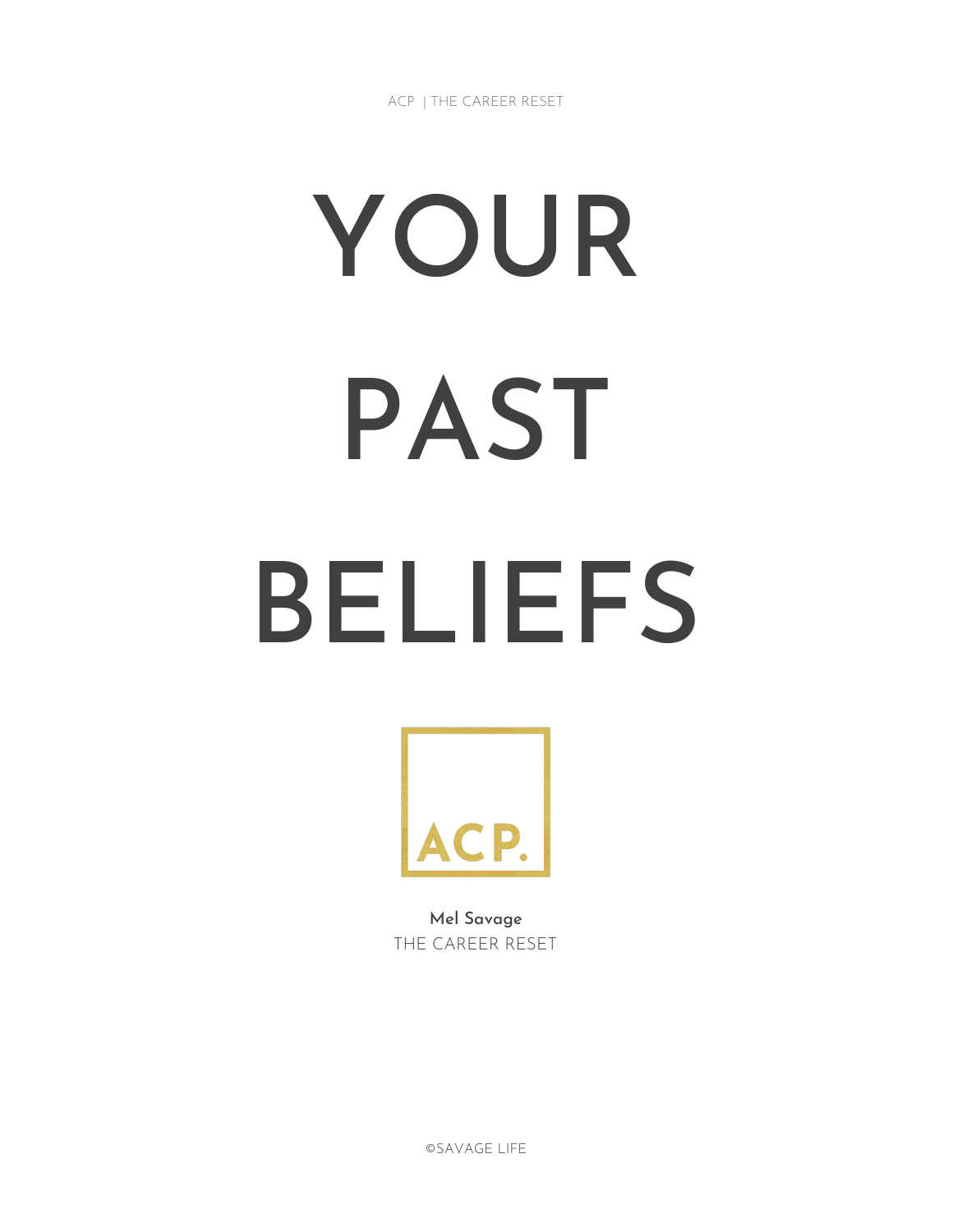## Exploring Your Past Evidence



Remember that beliefs are simply thoughts that you think a lot. You think them so hard that you believe they are facts vs. thoughts. All beliefs and thoughts are optional. Whatever you believe is a choice you are making to believe it.

Your goal is to explore your current beliefs about you and your career. Be open and honest. If you find yourself judging your thoughts, remember you're just doing some research. You're understanding the lay of the land.

First, you get aware. Then, you make choices.

#### WHAT DO I BELIEVE ABOUT MY CURRENT CAREER SITUATION?

#### WHAT DO I BELIEVE ABOUT MY CAREER IN GENERAL?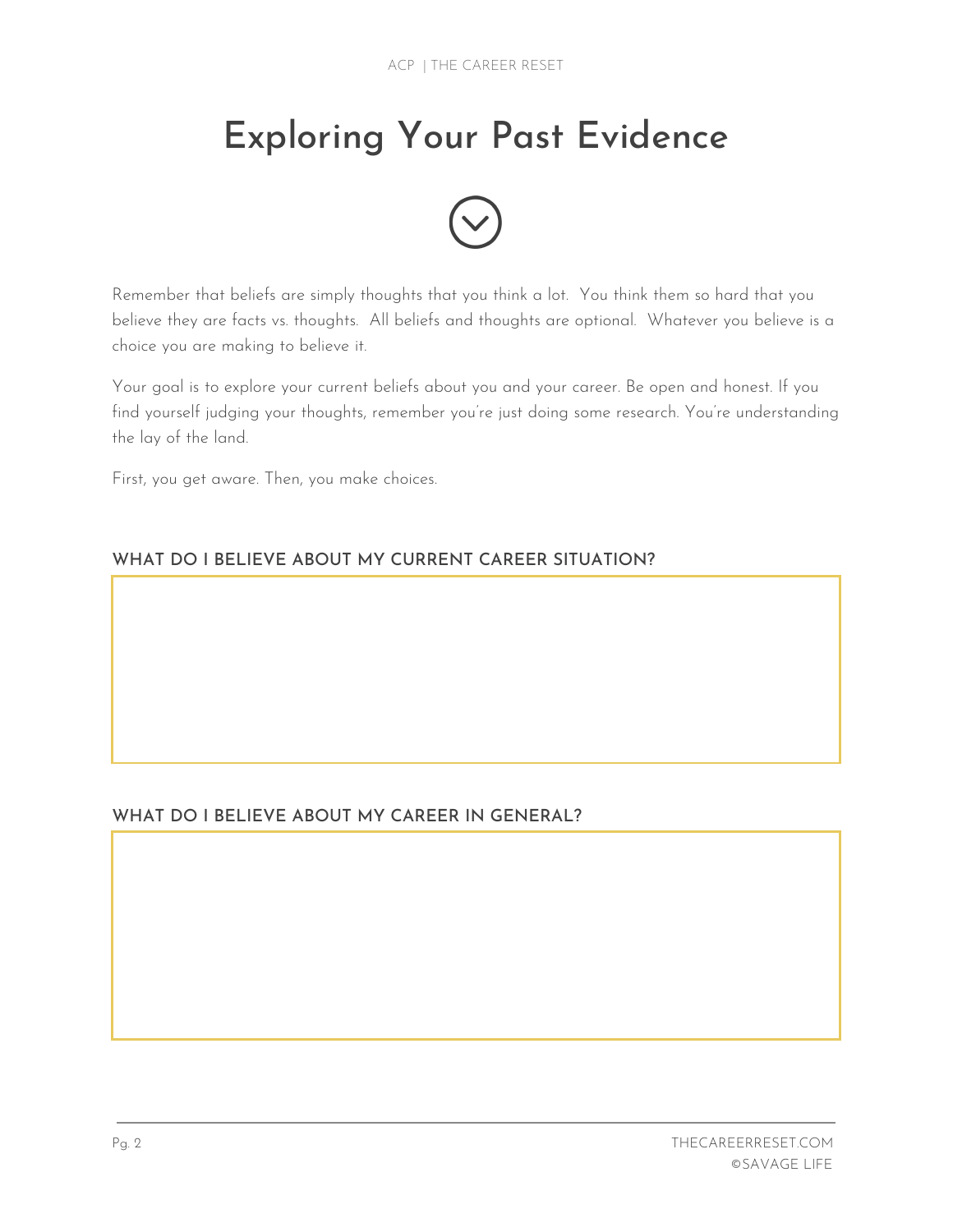#### WHAT DO I BELIEVE ABOUT MY ABILITIES?

#### WHAT DO I BELIEVE ABOUT MY ACCOMPLISHMENTS?

LIST 5 WONDERFUL THINGS THAT HAVE HAPPENED YOUR CAREER.

| Π.   |  |
|------|--|
| - 2. |  |
| 3.   |  |
| 4.   |  |
| 5.   |  |

#### LIST 5 TERRIBLE THINGS THAT HAVE HAPPENED YOUR CAREER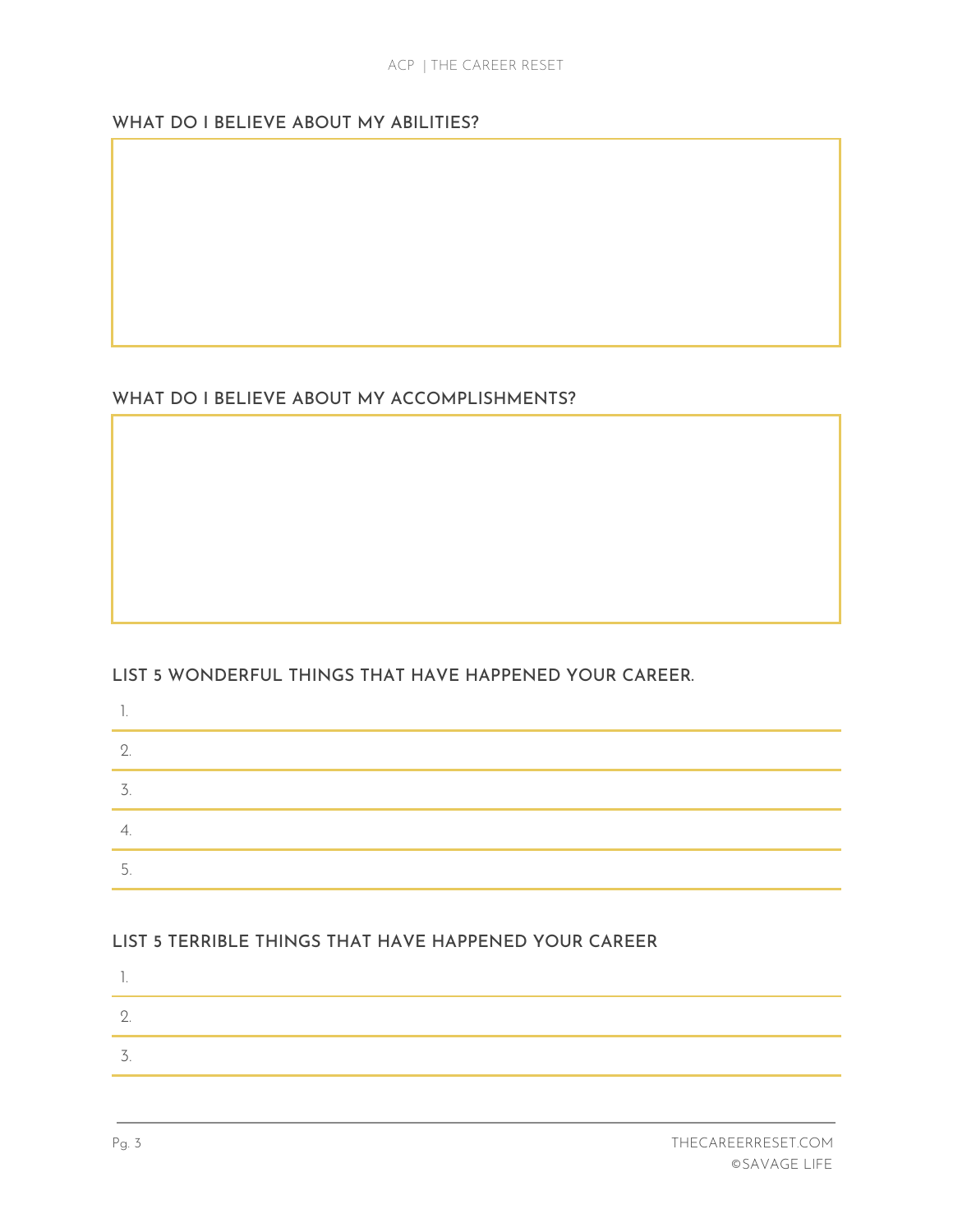#### WHAT DO I BELIEVE ABOUT MYSELF?

### WHAT DO I BELIEVE OTHER PEOPLE THINK ABOUT ME?

#### WHAT DO I BELIEVE ABOUT MYSELF COMPARED TO OTHERS?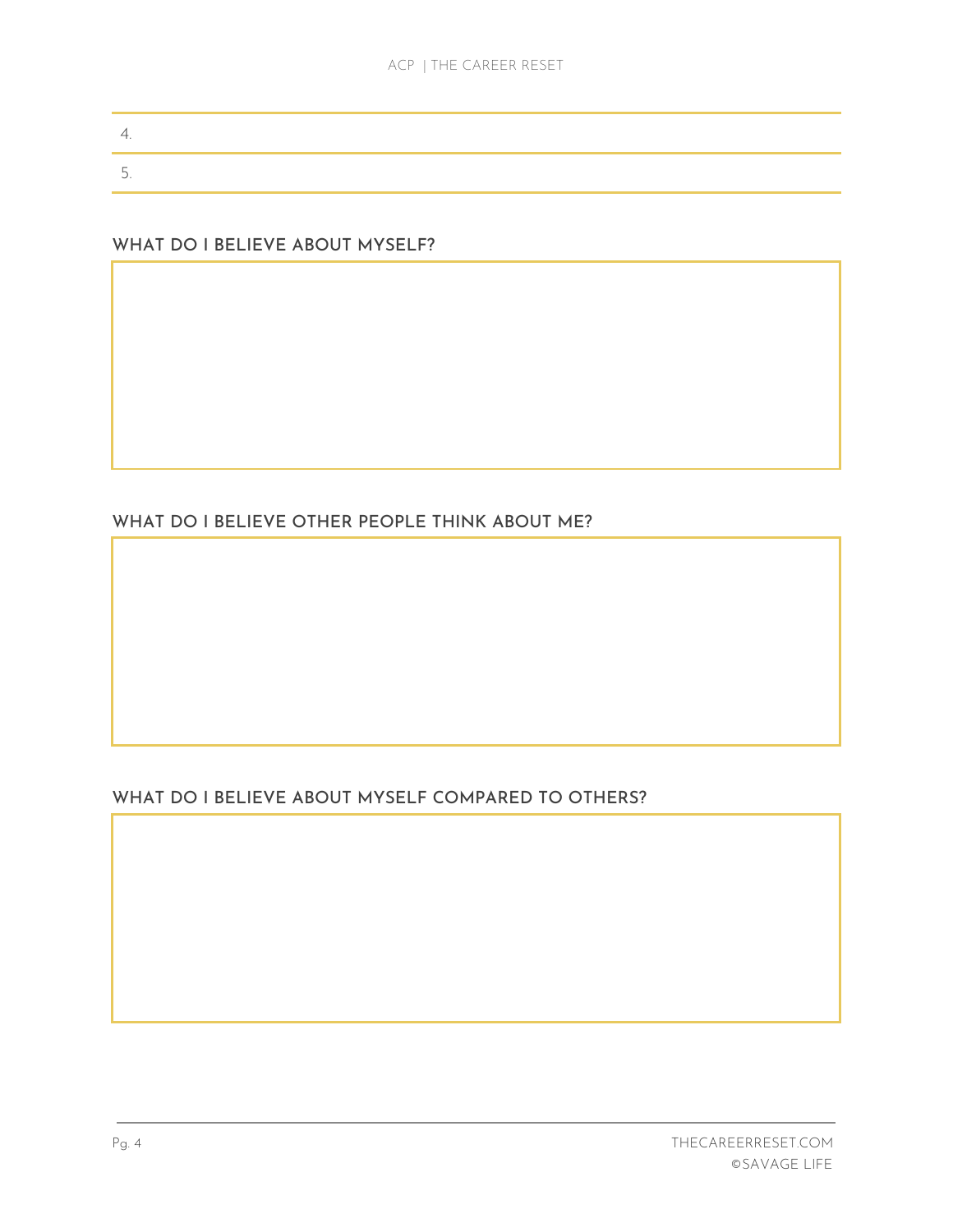ON A SCALE OF 1-10 HOW SUCCESSFUL DO I BELIEVE I AM? (Note: 10 is high)

WHAT DO I BELIEVE ABOUT MY PERSONALITY?

WHAT DO I BELIEVE ABOUT HOW I MANAGE PEOPLE?

WHAT DO I BELIEVE ABOUT MY LEADERSHIP STYLE?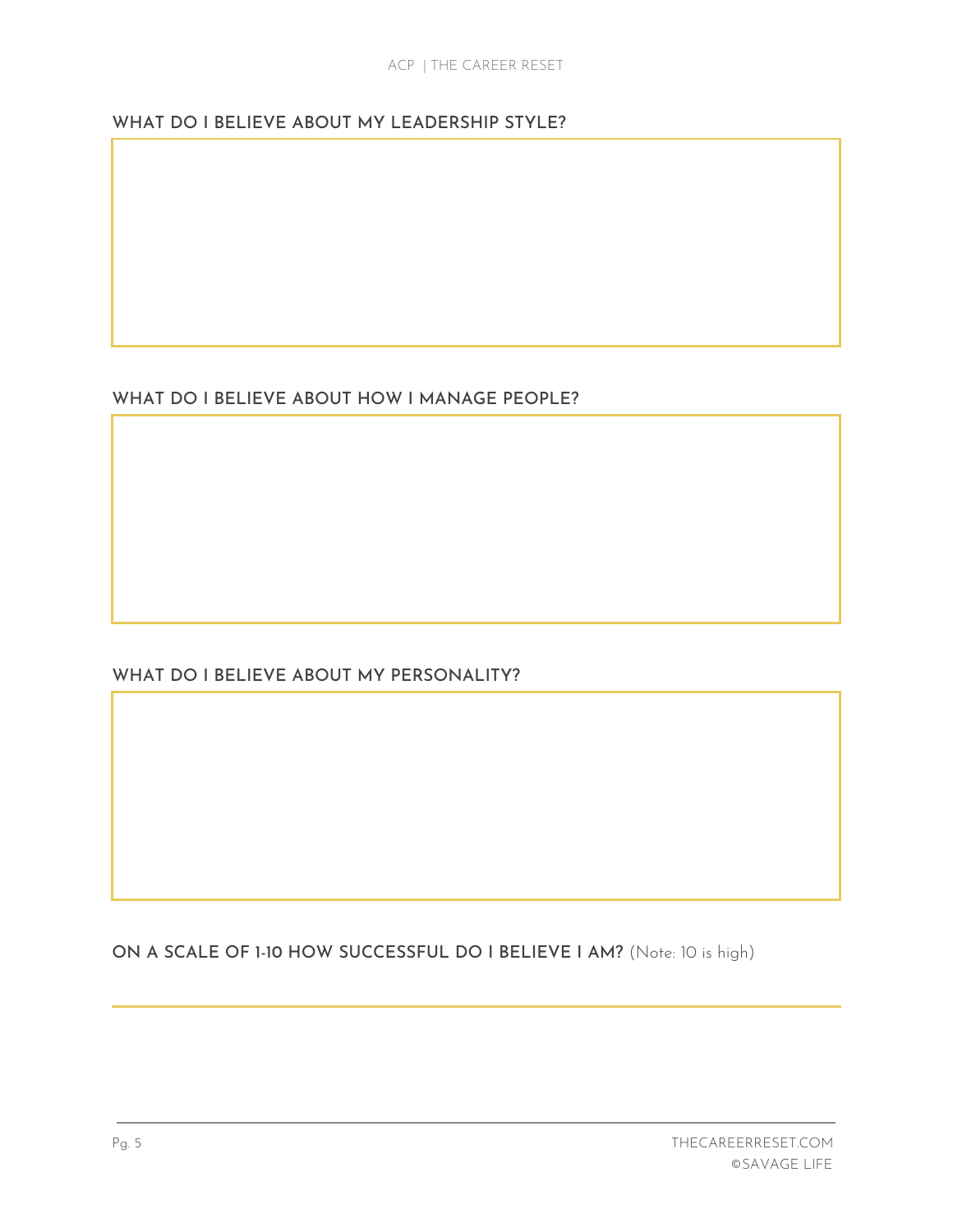EXPLAIN YOUR RATING e.g. What's working? And if you're not rating yourself at a 10, what is missing for you?